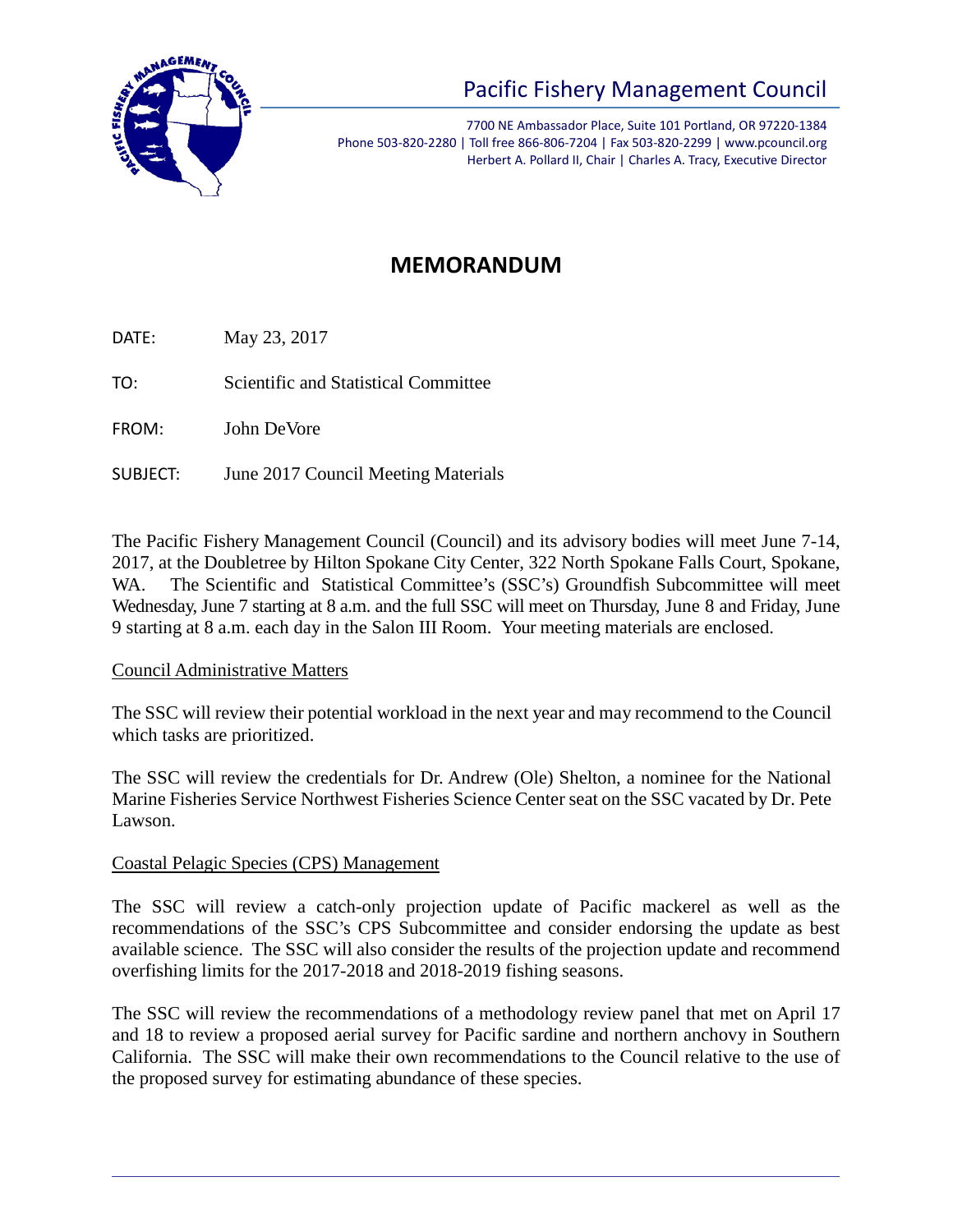# Groundfish Management

The SSC will review the Trawl Catch Shares Review Draft Report and the recommendations of the SSC Economics and Groundfish Subcommittees from their May 24-25 review meeting and consider recommending the analyses in the review draft as best available science.

The SSC will review Agenda Item F.3.a, GMT Report 1 (this is a duplicate of [Agenda Item I.2.a,](http://www.pcouncil.org/wp-content/uploads/2017/02/I2a_GMT_Rpt1_DiscardMortality_Mar2017BB.pdf)  [GMT Report 1, March 2017\)](http://www.pcouncil.org/wp-content/uploads/2017/02/I2a_GMT_Rpt1_DiscardMortality_Mar2017BB.pdf) and recommend whether the current discard mortality rates for sablefish and lingcod are based on best available science.

The SSC will review draft update stock assessments for arrowtooth flounder, bocaccio, blackgill rockfish, and darkblotched rockfish, as well as a cowcod catch report and the recommendations of the SSC Groundfish Subcommittee (from their June 7 review of these assessments) before considering endorsing these assessments as best available science.

The SSC will review the proposed process and schedule for 2019-2020 harvest specifications. The SSC will articulate their plans for changing any existing default sigma values used in determining acceptable biological catches, requests for additional analyses informing overfishing limits, and any updates to any further methodology reviews proposed by the Groundfish Management Team. Thank you all for your dedication to West Coast fishery management and the Council process. See you soon.

# JDD:rdd

Enclosures include:

# Council and SSC Administrative Matters

- 1. Agenda Item A.4 Council Meeting Agenda
- 2. Agenda Item C.6 National Marine Fisheries (NMFS) White Paper on Best Scientific Information Available
- 3. Agenda Item C.7 Membership Appointments and Council Operating Procedures
- 4. Agenda Item C.8 Future Council Meeting Agenda and Workload Planning

# Coastal Pelagic Species Management

- 5. Agenda Item D.1 Final Pacific Mackerel Stock Assessment and Management Measures
- 6. Agenda Item D.2 Final Approval of Aerial Survey Methodology Review

# Groundfish Management

- 7. Agenda Item F.2 Trawl Catch Shares Review Draft Report and Intersector Allocation Report
- 8. Agenda Item F.3 Scoping of Trawl Catch Shares Discard Survival Credits for Sablefish and Lingcod
- 9. Agenda Item F.4 Final Stock Assessments and Catch Reports
- 10. Agenda Item F.7 Specifications and Management Measures Process for 2019-2020 Fisheries